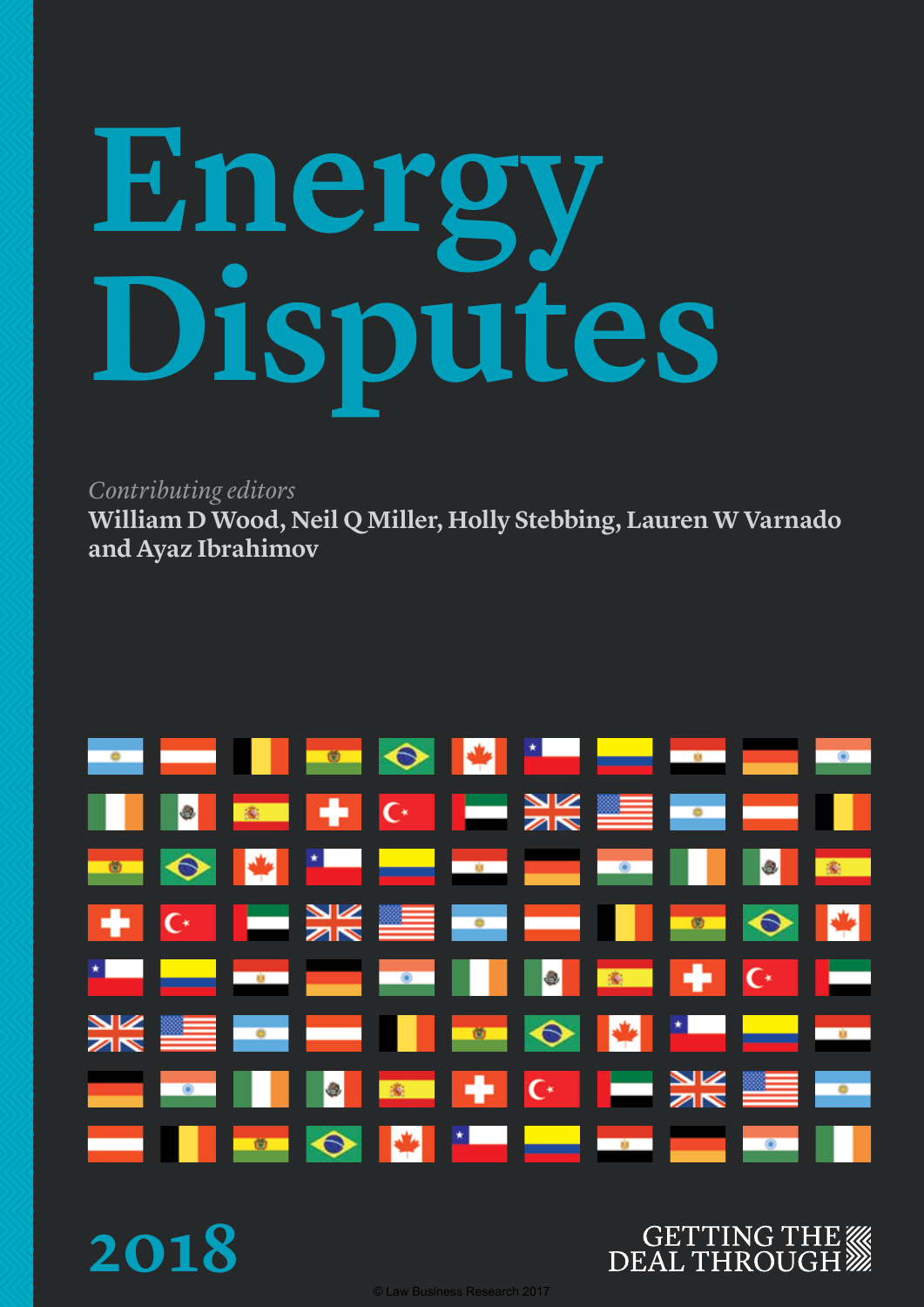# GETTING THE WE DEAL THROUGH

## **Energy Disputes 2018**

*Contributing editors* **William D Wood, Neil Q Miller, Holly Stebbing, Lauren W Varnado and Ayaz Ibrahimov Norton Rose Fulbright**

> Reproduced with permission from Law Business Research Ltd This article was first published in February 2018 For further information please contact editorial@gettingthedealthrough.com

Publisher Tom Barnes tom.barnes@lbresearch.com

Subscriptions Sophie Pallier subscriptions@gettingthedealthrough.com

Senior business development managers Alan Lee alan.lee@gettingthedealthrough.com

Adam Sargent adam.sargent@gettingthedealthrough.com

Dan White dan.white@gettingthedealthrough.com



Published by Law Business Research Ltd 87 Lancaster Road London, W11 1QQ, UK Tel: +44 20 3708 4199 Fax: +44 20 7229 6910

© Law Business Research Ltd 2018 No photocopying without a CLA licence. First published 2016 Third edition ISBN 978-1-912377-43-5

The information provided in this publication is general and may not apply in a specific situation. Legal advice should always be sought before taking any legal action based on the information provided. This information is not intended to create, nor does receipt of it constitute, a lawyer–client relationship. The publishers and authors accept no responsibility for any acts or omissions contained herein. The information provided was verified between December 2017 and January 2018. Be advised that this is a developing area.

Printed and distributed by Encompass Print Solutions Tel: 0844 2480 112

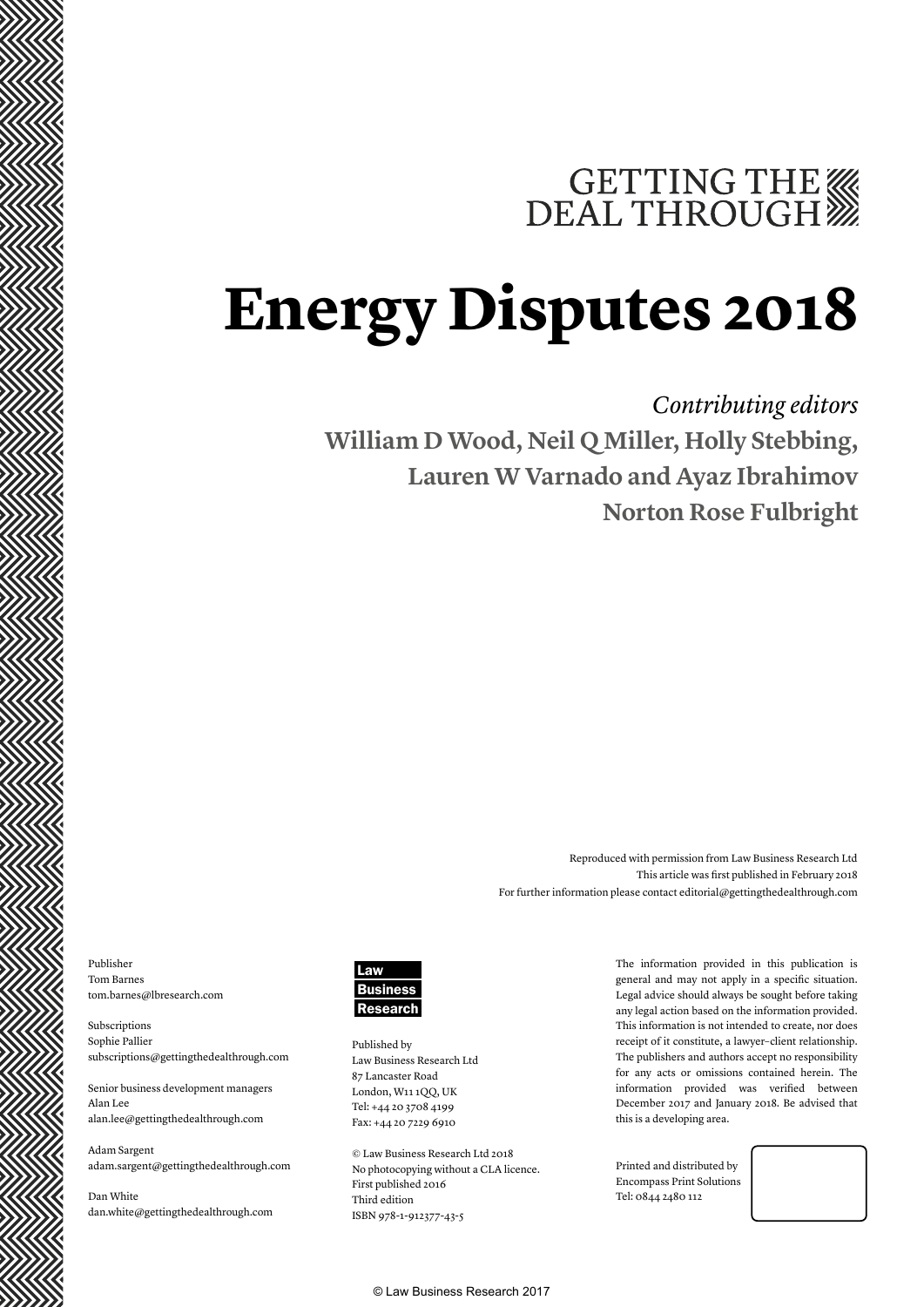#### **CONTENTS**

| <b>Introduction</b>                                                   | 5  | Germany                                                    | 63  |
|-----------------------------------------------------------------------|----|------------------------------------------------------------|-----|
| William D Wood, Neil Q Miller, Lauren W Varnado<br>and Holly Stebbing |    | Markus Burianski and Thomas Burmeister<br>White & Case LLP |     |
| Norton Rose Fulbright                                                 |    |                                                            |     |
|                                                                       |    | India                                                      | 69  |
| Argentina                                                             | 8  | Sitesh Mukherjee, Deep Rao Palepu and Rahul Bajaj          |     |
| <b>Luis Erize</b><br>Abeledo Gottheil Abogados                        |    | Trilegal                                                   |     |
|                                                                       |    | <b>Ireland</b>                                             | 76  |
| Austria                                                               | 19 | <b>Garret Farrelly and Nicola Dunleavy</b>                 |     |
| <b>Thomas Starlinger</b>                                              |    | Matheson                                                   |     |
| Starlinger Mayer Attorneys-at-Law                                     |    |                                                            |     |
|                                                                       |    | Mexico                                                     | 83  |
| <b>Belgium</b>                                                        | 25 | Enrique González Calvillo and Diana Maria Pineda Esteban   |     |
| <b>Xavier Taton</b>                                                   |    | González Calvillo, SC                                      |     |
| Linklaters LLP                                                        |    |                                                            |     |
|                                                                       |    | Spain                                                      | 88  |
| <b>Bolivia</b>                                                        | 30 | Carlos Vázquez Cobos and Luis Gil Bueno                    |     |
| Enrique Barrios and Alejandra Guevara                                 |    | Gómez-Acebo & Pombo Abogados, SLP                          |     |
| Guevara & Gutierrez                                                   |    |                                                            |     |
|                                                                       |    | Switzerland                                                | 94  |
| Brazil                                                                | 34 | Sandra De Vito Bieri, Anton Vucurovic and Etienne Gard     |     |
| Rodrigo Fux                                                           |    | Bratschi Ltd                                               |     |
| Fux Advogados                                                         |    |                                                            |     |
|                                                                       |    | Turkey                                                     | 99  |
| Canada                                                                | 40 | Mesut Çakmak, Ayşe Eda Biçer and Erdem Başgül              |     |
| <b>KayLynn Litton</b>                                                 |    | Çakmak Avukatlık Ortaklığı                                 |     |
| Norton Rose Fulbright Canada LLP                                      |    |                                                            |     |
|                                                                       |    | <b>United Arab Emirates</b>                                | 106 |
| Chile                                                                 | 45 | Dyfan Owen and James MacDonald                             |     |
| Juan Luis Castellón                                                   |    | Ashurst LLP                                                |     |
| Núñez, Muñoz y Cía Ltda Abogados                                      |    |                                                            |     |
|                                                                       |    | <b>United Kingdom</b>                                      | 111 |
| Colombia                                                              | 50 | Neil Q Miller, Holly Stebbing and Ayaz Ibrahimov           |     |
| David Ricardo Araque Quijano, Natalia Castellanos Casas               |    | Norton Rose Fulbright LLP                                  |     |
| and Juan Camilo Alba Botero                                           |    |                                                            |     |
| Gómez Pinzón Abogados                                                 |    | <b>United States</b>                                       | 119 |
|                                                                       |    | William D Wood and Lauren W Varnado                        |     |
| Egypt                                                                 | 57 | Norton Rose Fulbright US LLP                               |     |
| Girgis Abd El-Shahid, César R Ternieden and Maha Jüstel               |    |                                                            |     |
| Shahid Law Firm                                                       |    |                                                            |     |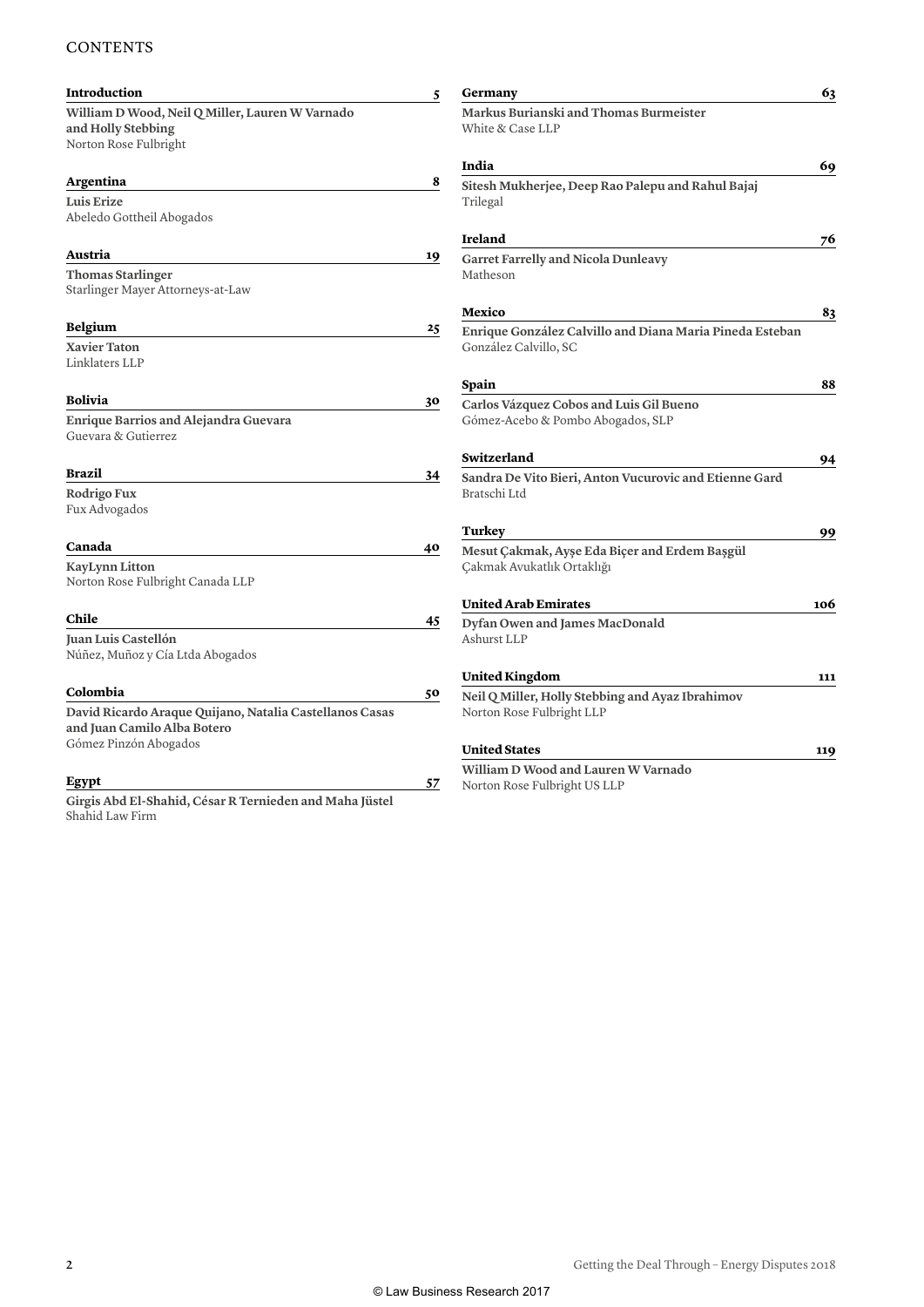### **Preface**

### **Energy Disputes 2018**

Third edition

**Getting the Deal Through** is delighted to publish the third edition of *Energy Disputes*, which is available in print, as an e-book and online at www.gettingthedealthrough.com.

**Getting the Deal Through** provides international expert analysis in key areas of law, practice and regulation for corporate counsel, crossborder legal practitioners, and company directors and officers.

Throughout this edition, and following the unique **Getting the Deal Through** format, the same key questions are answered by leading practitioners in each of the jurisdictions featured. Our coverage this year includes a new chapter on India.

**Getting the Deal Through** titles are published annually in print. Please ensure you are referring to the latest edition or to the online version at www.gettingthedealthrough.com.

Every effort has been made to cover all matters of concern to readers. However, specific legal advice should always be sought from experienced local advisers.

**Getting the Deal Through** gratefully acknowledges the efforts of all the contributors to this volume, who were chosen for their recognised expertise. We also extend special thanks to the contributing editors, William D Wood, Neil Q Miller, Holly Stebbing, Lauren W Varnado and Ayaz Ibrahimov of Norton Rose Fulbright LLP, for their continued assistance with this volume.

### GETTING THE

London January 2018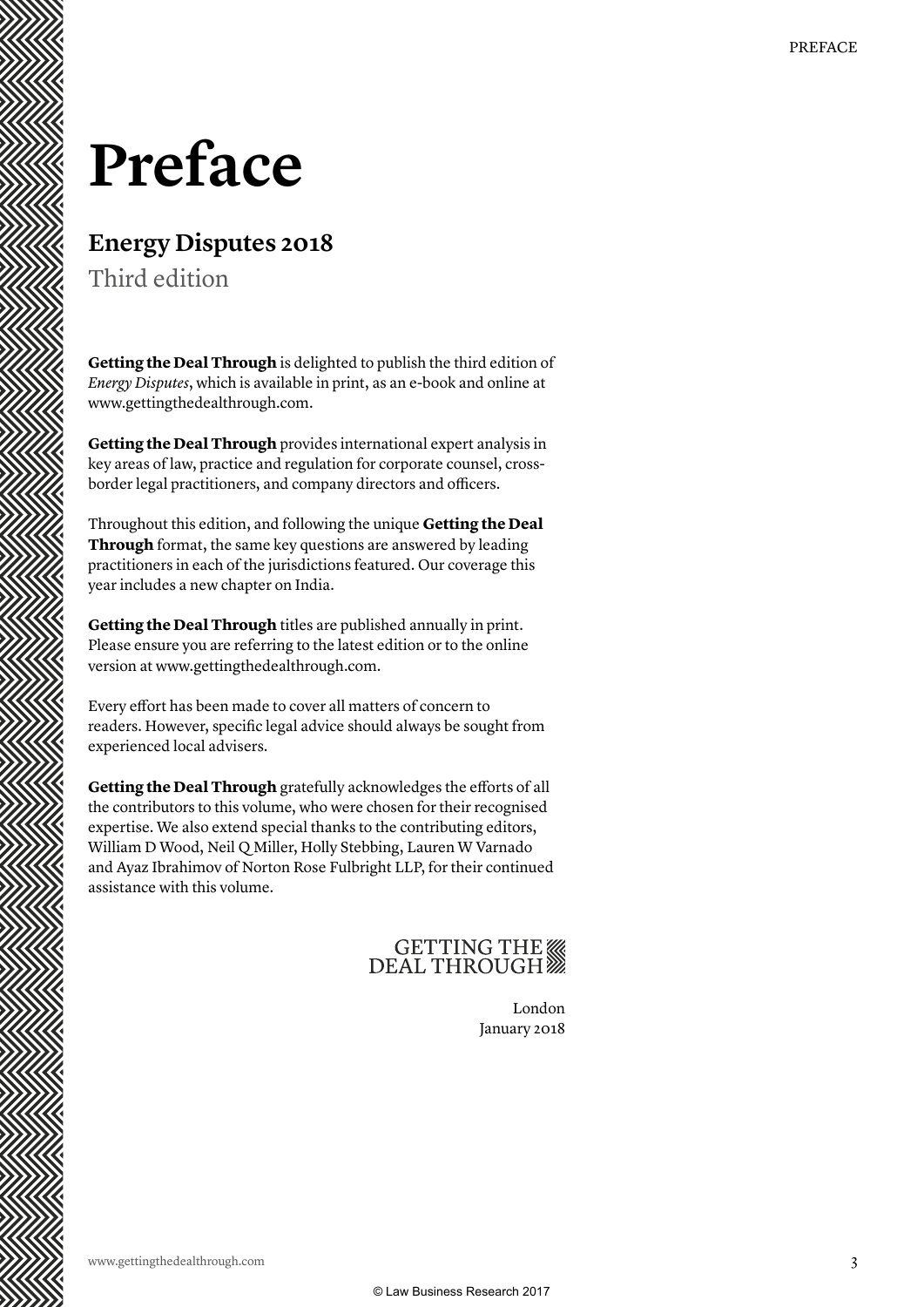# **Turkey**

#### **Mesut Çakmak, Ayşe Eda Biçer and Erdem Başgül**

**Çakmak Avukatlık Ortaklığı**

#### **General**

#### **1 Describe the areas of energy development in the country.**

Turkey has experienced rapidly and steadily growing demand in the energy sector. Import coal and natural gas (nearly all of which is also imported due to the negligible domestic gas production) fired power plants accounted for respectively 17.52 per cent and 32.16 per cent of the country's electricity generation (Electricity Market 2016 Development Report, Energy Market Regulatory Authority). Turkey has been trying to reduce this high level of dependency by promoting the use of indigenous sources such as lignite and renewable energy sources and nuclear energy.

Turkey has a large potential for renewable energy and aims to generate 30 per cent of its electricity need from renewables by 2023. A recent major development on this front is the legislation concerning the renewable energy resource areas (RERA), which came into force on 9 October 2016. RERA is an investment package comprising the construction and operation of a major-scale renewable power plant and a domestic component production plant, as well as conducting research and development activities. In 2017, the Ministry of Energy and Natural Resources (the MENR) has tendered two 1,000-MW RERA projects – one wind power project and one solar power project – based on the RERA model.

Turkey also aims to establish its own nuclear power capacity in order to diversify the electricity mix of the country. While Akkuyu Nuclear Power Plant is currently under construction, preparations regarding two further power plants located in Sinop and İğneada are ongoing. Turkey's goal is to establish a nuclear capacity with the two nuclear power plant projects in Mersin/Akkuyu and Sinop that would account for 10 per cent of the country's electricity supply by 2023.

In addition, the government has made the following efforts to incentivise domestic coal:

- on 4 June 2016 the Electricity Market Law No. 6446 (the Electricity Market Law) was amended to empower TETAŞ, the state-owned electricity wholesale company, to hold tenders for the procurement of electric power primarily from domestic coal-fired power plants in case of shortages in the electric power required to meet the supply obligations of TETAŞ, and with a further amendment made in December 2017, the amount of electricity to be purchased has been fixed with a formula for the next seven years, and the scope of implementation of the purchase has been extended so as to cover power plants operating based on a mixture of domestic and imported coal as well;
- a Council of Ministers Decree dated 19 September 2016, introduced, with the exception of certain countries, an additional financial obligation to pay at least US\$70 per ton of imported coal irrespective of its actual price; and
- lastly, Energy Minister Berat Albayrak noted in late November 2017 that MENR will provide an incentive starting as of 2018 to the existing imported coal-fired thermal power plants on the condition that they convert to local coal.

#### **2 Describe the government's role in the ownership and development of energy resources. Outline the current energy policy.**

Pursuant to article 168 of the Constitution of the Republic of Turkey, the state is the owner of all energy resources and has the right to explore, exploit, research and operate all such sources. The state may transfer those rights to private individuals and entities for a temporary period through licences or agreements.

There are certain laws regarding the transfer of the exploration, exploitation, research and operation rights for oil, gas and other hydrocarbons and renewable energy sources and, in practice, the government issues various types of licences and signs agreements for the transfer of these rights.

State-owned companies play an important role in the development of energy resources in Turkey. The Turkish Petroleum Corporation (TPAO) has a dominant role in onshore and offshore exploration and exploitation activities. In 2016, 17.885 million barrels of crude oil and 235.06 million cubic metres of natural gas were produced. TPAO dominates both of the production activities (Crude Oil and Natural Gas Sector Report, May 2017, TPAO; Turkish Natural Gas Market Report 2016, EMRA).

#### **Commercial/civil law – substantive**

#### **3 Describe any industry-standard form contracts used in the energy sector in your jurisdiction.**

Form agreements are generally used in making contracts with public entities having regulatory duties or powers. Prominent examples of such agreements in the electricity market are as follows:

- EPİAŞ (the electricity market operator): market participation agreement, intraday and day ahead market participation agreements (note that the agreements related to assignment of the EPİAŞ receivables are also made based on a standard form agreement);
- TEİAŞ (the state-owned transmission operator): connection agreement, system usage agreement; and
- Takasbank (the central settlement bank): participation agreement.

In addition, some state entities use form agreements in their affairs. For instance, BOTAŞ, the state-owned natural gas utility, uses a form interruptible gas supply contract in some cases.

It should be noted that the government does not use form agreements for the transfer of energy resource exploration or operation rights. The transfer of such rights is usually carried out through licensing, concession agreements, privatisation or private law agreements depending on the type of resources and the right to be transferred.

#### **4 What rules govern contractual interpretation in (nonconsumer) contracts in general? Do these rules apply to energy contracts?**

Contractual interpretation rules are generally regulated under article 19 of the Turkish Code of Obligations No. 6098 (Turkish Code of Obligations), which provides that the contracts must be interpreted according to the real and mutual intention of the parties. In addition, several contractual interpretation rules have been developed by legal literature and court precedents such as the following: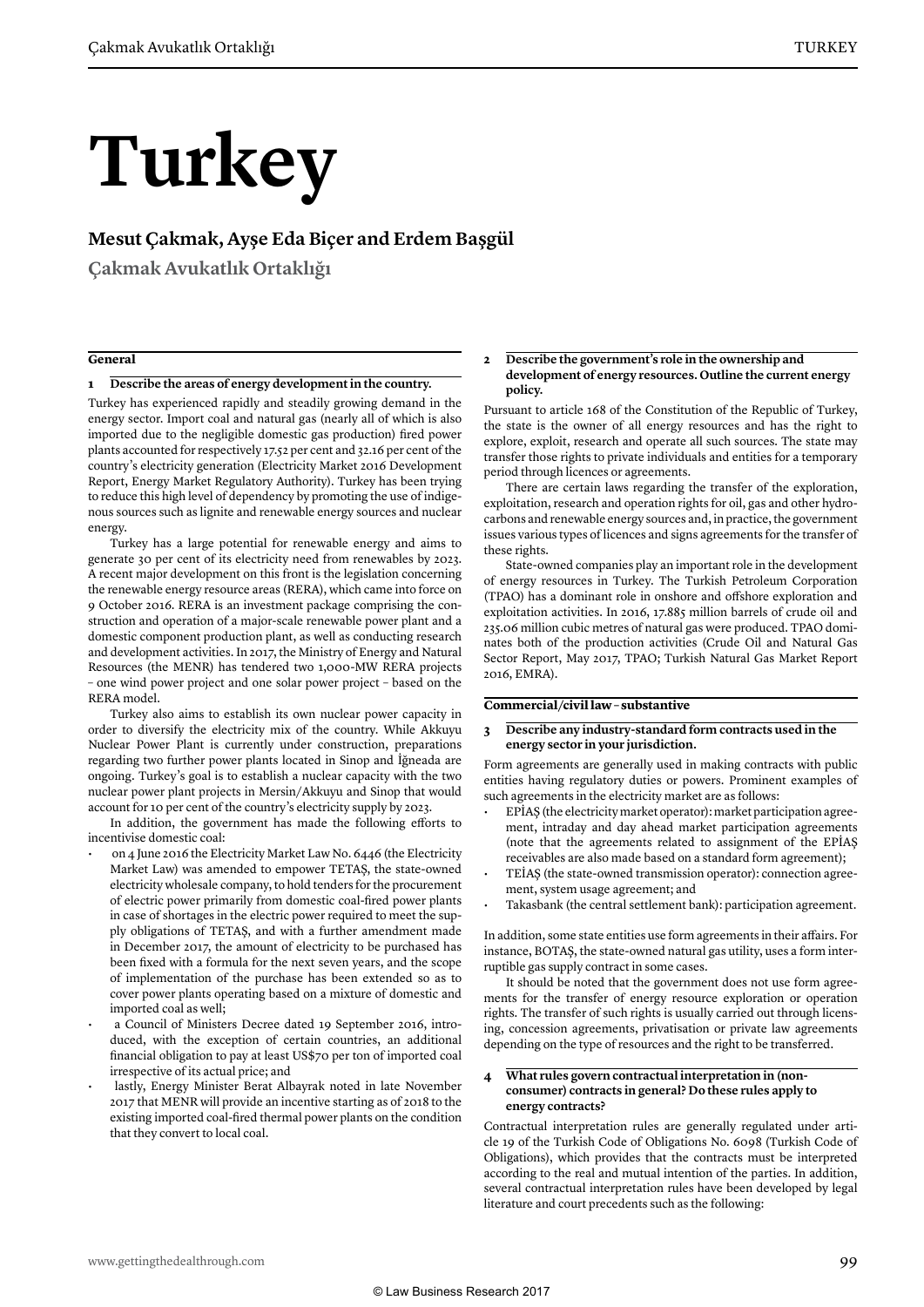- interpretation to the advantage of the party undertaking an obligation should be preferred;
- interpretation to the disadvantage of the party who prepared the contract should be preferred;
- wishes and intentions of the parties at the time of the contract should be considered;
- the relevant provision should be examined alongside the rest of the provisions in the contract;
- provisions excluding rights should be interpreted strictly;
- the contract should be interpreted according to the meaning that a reasonable and honest person would give to it in the circumstances; and
- interpretation that does not comply with a provision of a law, as a substitute legal source, should not be favoured.

These rules apply in both administrative law and private law contracts, including those signed within the energy sectors.

#### **5 Describe any commonly recognised industry standards for establishing liability.**

Article 18 of the Turkish Commercial Code No. 6102 defines the principles of prudent merchant in general, according to which every merchant is required to act as a prudent businessperson in all of its commercial activities. This is an objective standard (ie, every merchant is expected to show the care that would be expected from any cautious and visionary merchant operating in the same field of business). Note particularly that electricity and natural gas market legislation specifically stipulate that such market players have a duty to act as a reasonable and prudent operator in their respective activities.

In addition, article 2 of the Turkish Civil Code No. 4721 (the Turkish Civil Code) sets forth the rule on the (objective) good faith principle. Although this article does not provide a definition of the principle, it sets out the boundaries surrounding the exercise and performance of all rights and obligations by stipulating that every person is bound to exercise his or her rights and fulfil his or her obligations according to this good faith principle. Therefore, rights and obligations must be exercised or performed in a way that an honest, trustworthy and reasonable person, who acts in accordance with the trust of the other party, would have exercised or performed such rights or obligations under similar circumstances. In this regard, good faith constitutes a set of rules that is generally recognised and expected from every person, as it is presumed that such rules satisfy the needs of social and business life. In addition, the good faith principle forbids manifest abuse of rights. Although rights contain interests that are protected and can be enforced by law, if exercise of a right amounts to a manifest abuse of such right, the right holder cannot be entitled to the benefit that it expected to achieve by way of exercise of its right in a manner that is contrary to the good faith principle. Legal scholars and judicial precedents acknowledge certain exercises of rights as manifest abuse of a right including but not limited to where such exercise will result in illegitimate benefits or hindrance of other parties' interests.

Finally, article 115 of the Turkish Code of Obligations provides that any agreement made in advance purporting to exclude or limit liability for fraud, wilful misconduct or gross negligence is void. See question 8 for details of this provision.

#### **6 Are concepts of force majeure, commercial impracticability or frustration, or other concepts that would excuse performance during periods of commodity price or supply volatility, recognised in your jurisdiction?**

In the Turkish legal framework, '*pacta sunt servanda*' or the rule of 'obligations shall be honoured' constitutes the main principle of Turkish contract law, pursuant to article 2 of the Turkish Code of Obligations. However, the concept of '*rebus sic stantibus*' acts as the exception to this principle. If the terms of the contract do no longer align with the parties' will, because of unexpected circumstances, the *imprévision* theory comes into force. This principle has found itself a formal scope of application in Turkish law, as the concept was introduced in article 138 of the Turkish Code of Obligations. The principle can be explained as the 'collapse of the underlying basis of the transaction', which leads to either adaptation of the contract by the court – to the extent of the parties' will – or eventually termination of the contract. This principle is applicable to contracts signed in the energy sectors as well.

The concept of force majeure is also recognised under Turkish law, but is not clearly defined in legislation in general. However, as an exception, energy legislation defines force majeure events. According to licensing regulations of electricity, natural gas and petrol markets, for an event to be acknowledged as force majeure, such event must impede the affected party's performance of its obligations under the relevant legislation and be unavoidable, inevitable and unforeseeable even if the affected party has exercised due care and diligence and has taken all precautions.

The Electricity Market Licensing Regulation provides certain examples of force majeure events which include natural disaster, epidemic, war, public uprising, acts of terrorism, sabotage, strike and lockout. Upon the licence holder's application in writing to EMRA indicating the starting date and extent of the force majeure event, its effects to its obligations under the legislation, and if possible, its cure period, EMRA may decide the postponement or suspension of the licence holder's obligations to the extent they are affected from the force majeure event. Further, where it is foreseen that performance of such obligations is not possible, other than transmission and distribution activities in natural gas and electricity markets, EMRA may decide that such obligations will not be applicable to such licence holder.

#### **7 What are the rules on claims of nuisance to obstruct energy development? May operators be subject to nuisance and negligence claims from third parties?**

Under Turkish law, third parties with a legitimate interest can make nuisance and negligence claims mainly through filing compensation lawsuits before civil courts or filing cancellation lawsuits against relevant administrative acts (such as permits or licences) before administrative courts. The initiation of a lawsuit alone does not provide a justification to prevent the development of an energy project. In order for a lawsuit to adversely affect a project, the court must have either rendered an injunction relief decision suspending the implementation of the relevant administrative act, or cancelled it; and the relevant administrative act must be one of the critical acts in the absence of which the project cannot continue.

#### **8 How may parties limit remedies by agreement?**

In accordance with articles 26 and 27 of the Turkish Code of Obligations, parties may limit remedies by agreement in light of the freedom of contract principle, provided that such limitation does not violate compulsory provisions of law, ethics, public policy and personal rights. However, it should also be noted that any agreement made in advance purporting to exclude or limit liability for fraud or gross negligence is void according to article 115 of the Turkish Code of Obligations. Pursuant to articles 115 and 116, services that are performed under authorisation from a relevant authority and requiring special skills, limitation of liability arising from either slight or gross negligence or intentional misconduct on the part of the party itself or its agents shall be null and void. Additionally, any limitation of liability arising from the operation of dangerous businesses (as set forth in article 71 of the Turkish Code of Obligations) may not be enforceable.

#### **9 Is strict liability applicable for damage resulting from any activities in the energy sector?**

There are two main strict liabilities under Turkish law that may be applicable in the energy sector: the employer's strict liability, which is regulated under article 66 of the Turkish Code of Obligations, and the strict liability of the construction owner, which is regulated under article 69 of the Turkish Code of Obligations. The employer can avoid liability by proving that he or she showed due care in the employment decision, inspection of the work, selection of the tools and organisation of the work, according to objective standards. The construction owner's strict liability cannot be eliminated; but the construction owner can seek recourse to the person who caused the damage. In addition, pursuant to article 71 of the Turkish Code of Obligations, both the owner and operator are severally responsible for liabilities arising from dangerous businesses, including certain energy projects.

Turkey is a party to the Paris Convention on Third Party Liability in the Field of Nuclear Energy dated 29 July 1960, and therefore its provisions would be applicable regarding the liability of nuclear power plant operators in Turkey.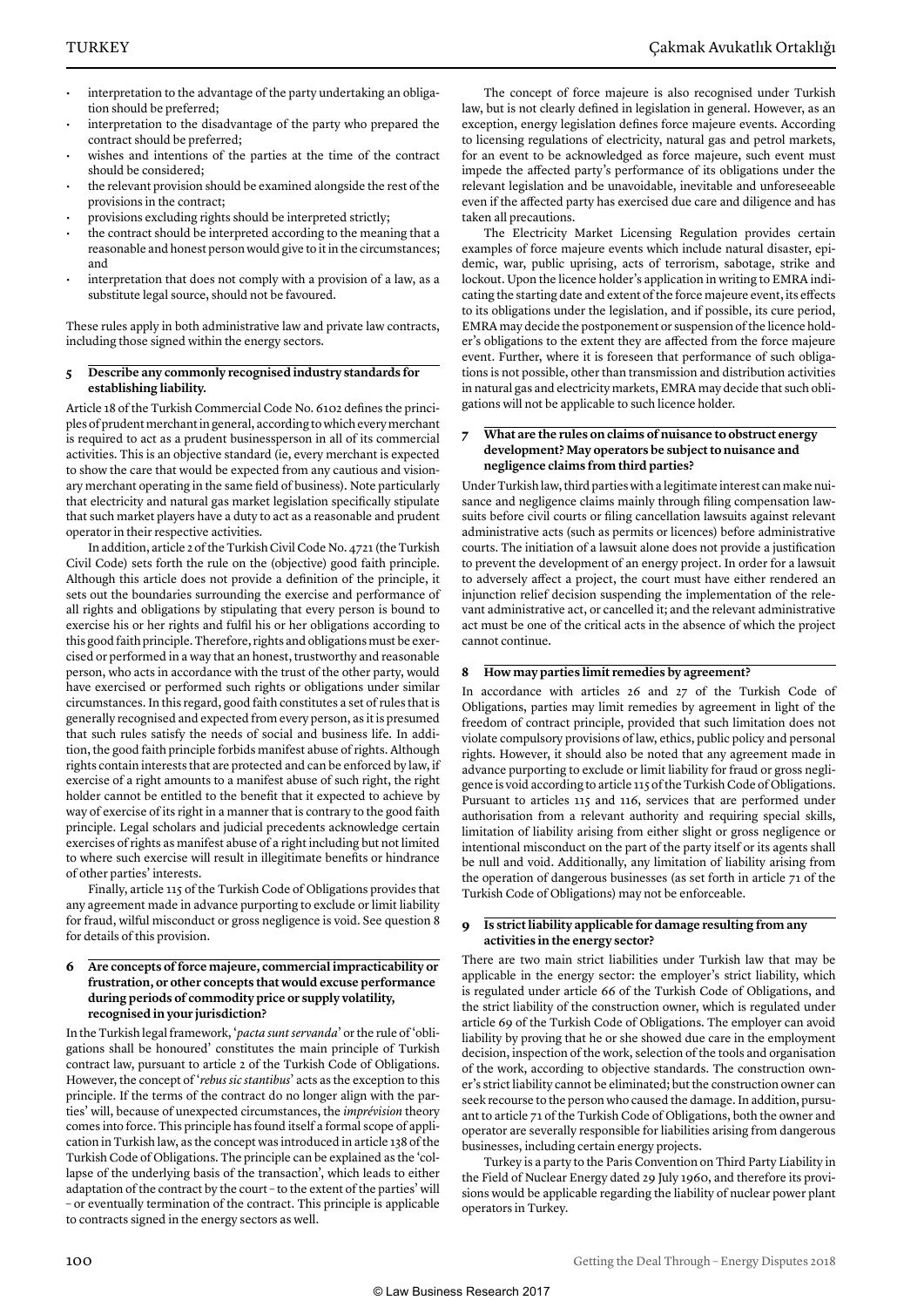#### **Commercial/civil law – procedural**

#### **10 How do courts in your jurisdiction resolve competing clauses in multiple contracts relating to a single transaction, lease, licence or concession, with respect to choice of forum, choice of law or mode of dispute resolution?**

In certain project documents, as we see in major energy projects in practice, such competing clauses are governed pursuant to the 'coordination of disputes protocols' whereby the parties clarify the application of competing clauses such as choice of forum, choice of law or mode of dispute resolution. This protocol includes, among others, provisions in the form of guidance to the parties as to how to coordinate initiation of disputes resolution mechanisms that may relate to multiple parties and contracts. Here, the relevant judge or arbitrator is expected to determine his or her own jurisdiction in respect of the relevant project agreement before him or her (and thus the limits of his or her jurisdiction regarding the other project agreements) on the basis of the rules set out in such 'coordination of disputes protocol'. To the best of our knowledge, the validity and enforceability of such protocols have not yet been tested before the Turkish courts.

In the absence of such protocol, the specific provisions provided in each of the agreements would be separately applicable for disputes arising out of each relevant agreement or document. In such a case, the expectation would be that the judge should look at the project agreements other than the project agreement before him or her to ascertain his or her limits of jurisdiction in respect of the other relevant project agreements. Although it may be more time consuming, this should mainly achieve the same result that is aimed at by way of a 'coordination of disputes protocol'.

#### **11 Are stepped and split dispute clauses common? Are they enforceable under the law of your jurisdiction?**

Stepped dispute clauses are permissible under Turkish law and common in practice in the Turkish energy market. Although there is no specific provision in the legislation dealing with such clauses, the parties can provide a stepped dispute clause in their contracts based on the freedom of contract principle of Turkish law. Stepped clauses are commonly used in the contracts to allow a claim to be resolved in the fastest and most cost-effective way. Typically, stepped clauses involve an internal resolution process through amicable settlement, followed by a stage of alternative dispute resolution such as the involvement of an expert; and the resolution by arbitration or court jurisdiction as the step of last resort.

In order for an arbitration clause or agreement to be valid under Turkish law, the parties' intention to submit disputes to arbitration must be clear and unconditional, and the jurisdiction of local courts must not have been provided as an alternative to arbitration. Split dispute clauses permitting parties to go to arbitration for some disputes and to courts for some others arising from the same contract may not be valid and enforceable under Turkish law if the distinction between these two categories of disputes are not sufficiently clear. This issue is not yet tested before Turkish courts. However, even if there is a distinction between the categories of disputes, given that a dispute may relate to both categories in practice, the validity and enforceability of split dispute clauses may be questionable as a matter of Turkish law.

#### **12 How is expert evidence used in your courts? What are the rules on engagement and use of experts?**

Under Turkish law, parties to a lawsuit can request the judges to appoint an expert, or the judges themselves may appoint experts to prepare a report on issues that require technical and specific knowledge outside the legal issues. Notwithstanding this clear definition, until recently in practice Turkish courts commonly appointed experts in relation to legal issues alongside other issues and referred to such reports as legal ground for their decisions for the legal issues involved as well. In order to prevent such improper practice of expert evidence, the Experts Law No. 6754, which was published in the Official Gazette No. 29898 dated 24 November 2016, reiterated that only experts that have been registered with the official experts' registry by documenting their expertise in an area outside of law can be appointed as experts by the courts.

Apart from such court-appointed experts, the parties to the lawsuit can also obtain opinions from experts and can submit their reports to the court as evidence. In accordance with article 282 of the Civil Procedural Law No. 6100, expert reports are accepted as discretionary evidence. In disputes involving energy matters, it is common in practice for courts to appoint experts and for the parties to obtain their own independent expert opinions as well.

#### **13 What interim and emergency relief may a court in your jurisdiction grant for energy disputes?**

There are no energy-specific interim and emergency relief provisions under Turkish law, and therefore the general provisions governing such relief and measures are also applicable for energy disputes. Interim relief is available both under Turkish administrative law and civil law. An injunction relief may be requested by any person with legitimate interest from administrative courts to suspend the implementation of an administrative act. The courts are required to render an injunction relief if both the following conditions are met: the administrative act is clearly contrary to law, and an irreparable damage would occur if the implementation of the relevant administrative act is not suspended. A precautionary measure may be requested from civil courts either during a pending lawsuit or as an independent lawsuit. Precautionary measures may be granted by the courts if there is a risk that a delay may cause considerable damage, or any change in the existing conditions may obstruct or make impossible the usage of a right if the precautionary measure request is not accepted.

#### **14 What is the enforcement process for foreign judgments and foreign arbitral awards in energy disputes in your jurisdiction?**

There are no energy-specific enforcement rules under Turkish law, and therefore, the general enforcement rules are also applicable to energy disputes. Pursuant to the Turkish International Private Law and Procedural Law No. 5718 (the Turkish International Private Law and Procedural Law), for the enforcement of judgments rendered by foreign courts and finalised in accordance with the laws of the concerned states, an enforcement decision has to be given by a Turkish court. In order for a foreign judgment to be enforced in Turkey, the conditions stipulated under the Turkish International Private Law and Procedural Law must be met:

- there must exist reciprocity with the state in which the relevant judgment is given;
- the judgment must not be contrary to public policy rules of Turkey; and
- the right to defence of the parties must not have been violated during the trial process before the relevant foreign court.

The enforcement procedures of foreign arbitration awards will be subject to the Turkish International Private Law and Procedural Law and the Convention on the Recognition and Enforcement of Foreign Arbitral Awards, signed in New York in June 1958 (the New York Convention). It should be noted that in accordance with article 90 of the Turkish Constitution, international treaties such as the New York Convention have the same effect as Turkish domestic law. Turkey has, however, declared the first reservation and limited the applicability of the New York Convention to awards made in other contracting states according to the principle of reciprocity. Therefore, the enforcement of an arbitral award in Turkey shall be subject to the New York Convention only if it is rendered in a state that is a party to the New York Convention. The New York Convention satisfied the reciprocity requirement with respect to all states that are party to it so that no further application of the reciprocity test is required for those states. The enforcement of foreign arbitration awards that are outside the scope of the New York Convention is subject to certain conditions under the Turkish International Private and Procedural Law, which are similar to the conditions for enforcement of foreign court judgments as explained above. In addition, in light of article 15 of the International Arbitration Law No. 4686 (the International Arbitration Law), arbitral awards can be challenged before the relevant first instance court. In such case, the court would examine the file from the point of the cancellation grounds provided in the International Arbitration Law, which are very similar to the enforcement conditions of the New York Convention.

#### **15 Are there any arbitration institutions that specifically administer energy disputes in your jurisdiction?**

There is no arbitration institution specific to the energy disputes in Turkey.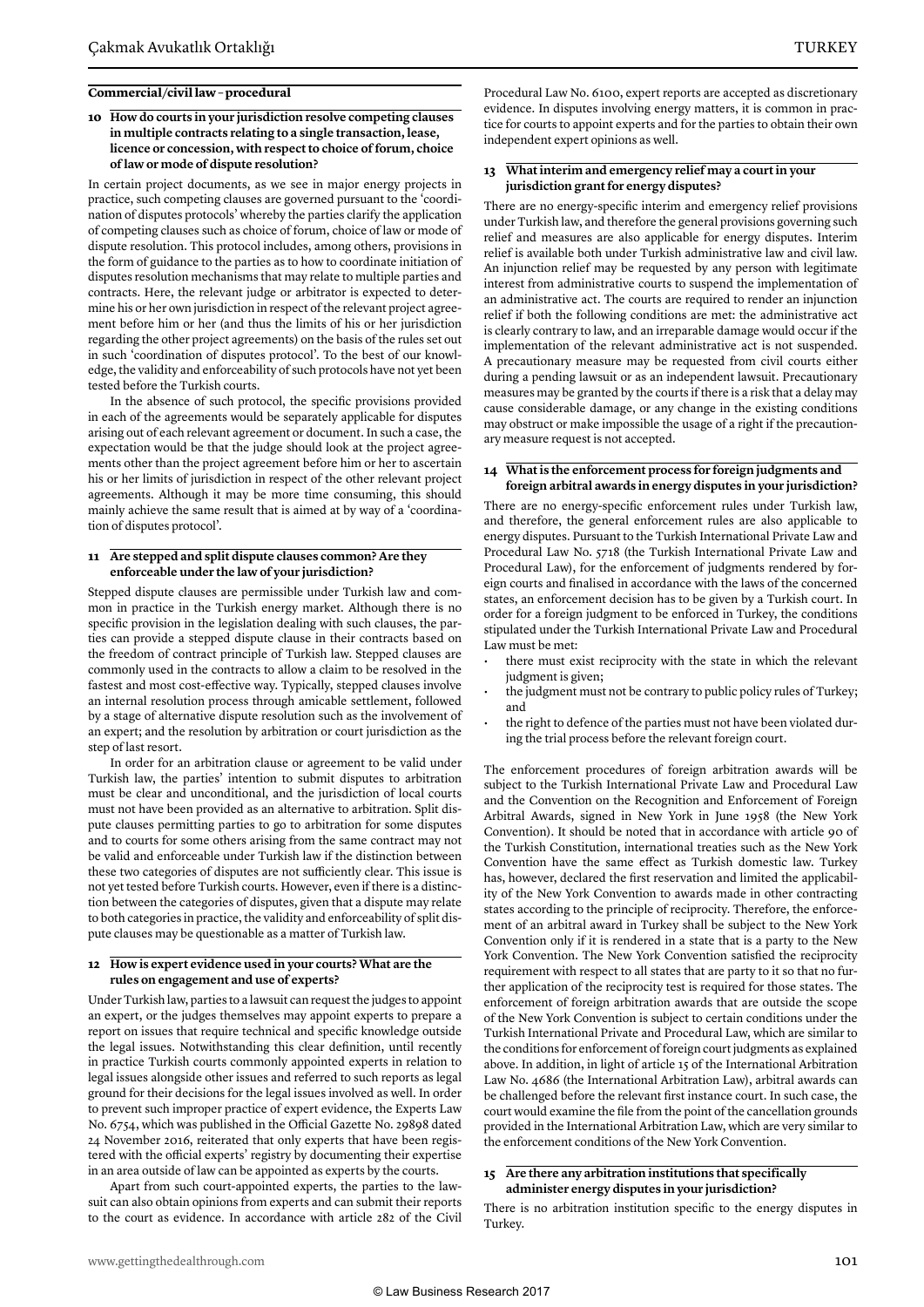On a general note, Turkey is a party to the Energy Charter Treaty and foreign investors making an investment in Turkey may submit disputes to arbitration pursuant to this treaty.

#### **16 Is there any general preference for litigation over arbitration or vice versa in the energy sector in your jurisdiction?**

Arbitration is usually preferred to local courts in large-scale energy contracts. It is primarily chosen by the parties for the purposes of shortening the duration of the dispute resolution process, being able to submit the dispute to arbitrators who are qualified experts of the areas related to the specific dispute, and providing a relatively neutral dispute resolution process, especially in international transactions and within the scope of contracts signed with an administrative party.

With entry into force of the Law on Mediation for Civil Disputes No. 6325, mediation has also become an alternative option in resolution of energy-related disputes. In fact, in November 2017, a specialised Energy Disputes Mediation Centre has been established for the promotion and facilitation of mediation in disputes arising in the energy sector under the umbrella of the Energy Law Research Institute.

#### **17 Are statements made in settlement discussions (including mediation) confidential, discoverable or without prejudice?**

Attorney's Act No. 1136 provides a settlement option under the supervision of attorneys who may invite parties of a dispute to settlement before filing a lawsuit or before the first hearing in the cases where a lawsuit is already filed. In case the counterparty accepts this invitation and the parties reach a settlement, settlement minutes must be signed by the attorneys and their clients. Such minutes will be in force of a final court judgment on the matter subject to the dispute.

The Law on Mediation for Civil Disputes No. 6325 offers mediation as an alternative option for dispute resolution. Pursuant to this law, confidentiality is one of the main principles, and the documents and information submitted during the mediation process, including but not limited to acknowledgement of any factual matters or claims, cannot be used as evidence before courts or arbitral tribunals. The only exceptions to this rule are any agreement of the parties to the contrary, any requirements by law to disclose these or the necessity of their disclosure for implementation of the settlement agreement. The individuals who violate the confidentiality rule under this Law and cause the relevant party to suffer any damage may be sentenced to prison for up to six months. The parties and mediators may sign a settlement agreement to set out the details of their agreement. The enforceability of such agreement requires an enforceability annotation to be received from the relevant court. The agreement will have the force of a court judgment after receiving such annotation. Therefore, the information stated under the settlement agreement may be required to be disclosed by the parties for enforcement purposes.

#### **18 Are there any data protection, trade secret or other privacy issues for the purposes of e-disclosure/e-discovery in a proceeding?**

The Turkish Parliament enacted in March 2016 the Law No. 6698 on Protection of Personal Data, which had been on its agenda since 2012 to establish a centralised data protection framework. In the course of the following year, the Board for Protection of Personal Data has been established and the secondary legislation of the Law has been enacted to cast further light on the implementation of the Law. In addition to this Law, there are various laws including provisions applicable to data protection and privacy such as some articles of the Constitution of the Republic of Turkey regarding the privacy of private life and freedom of communication, provision of the Turkish Criminal Code No. 5237 (the Turkish Criminal Code) regarding blocking and impairing the system, destroying or altering the data; and provision of the Turkish Civil Code regarding the protection of personality against violations.

In addition, Turkey is a party to the European Council Agreement on Cyber Crime, the United Nations Universal Declaration of Human Rights, and the Convention for the Protection of Human Rights and Fundamental Freedoms. Turkey has also signed and ratified the Convention for the Protection of Individuals regarding Automatic Processing of Personal Data (Convention No. 108).

#### **19 What are the rules in your jurisdiction regarding attorney– client privilege and work product privileges?**

In accordance with the Attorney's Act, attorneys are obliged not to disclose any information acquired from or in respect of their clients as a consequence of their representation without the client's permission. Furthermore, attorneys have the right to avoid testifying regarding any information acquired as a consequence of the representation of any client even if the client permits testifying.

Turkish law does not provide specific provisions regarding the nature of work products of attorneys or whom such products belong to. In the absence of specific provisions, these work products should be assessed within the context of the general intellectual property legislation. Furthermore, parties can set forth additional contractual obligations regarding the work product privileges in their terms of engagement.

#### **20 Must some energy disputes, as a matter of jurisdiction, first be heard before an administrative agency?**

There is no specific administrative review for energy disputes required to be initiated before filing a lawsuit.

However, the applicable legislation provides an option to apply to the EMRA for the settlement of certain disputes. For example, in accordance with the Electricity Market Licensing Regulation, distribution and transmission licence holders can apply to EMRA for resolution of disputes arising from connection and system usage agreements.

Additionally, as a general rule in Turkish administrative review procedure, plaintiffs can first apply to the administrative authority ranking higher to the one that has rendered the subject administrative act (or to the administrative authority rendering the subject administrative act if there is no higher-ranking authority) for annulment, cancellation, revision or re-issuance of the respective act before filing of a lawsuit for the same.

#### **Regulatory**

**21 Identify the principal agencies that regulate the energy sector and briefly describe their general jurisdiction.**

Administrative authorities regulating the energy sectors in Turkey are as follows:

- EMRA is an independent regulatory authority responsible for the regulation and supervision of the oil and gas markets (ie, midstream and downstream segments) and the electricity market.
- MENR determines and implements national energy policy objectives. In addition, it ensures coordination between related public bodies and private entities; and supervises all exploration, development, production and distribution activities in respect of energy and natural resources.
- The General Directorate of Petroleum Affairs evaluates applications and issues licences for exploration, extraction and operation of oil and gas sources and grants licences for these activities.
- The General Directorate of Mining Affairs evaluates applications and issues licences for exploration and operation of mines.
- The Turkish Atomic Energy Authority is responsible for regulation, supervision and guidance regarding the areas concerned with atomic energy together with EMRA.

#### **22 Do new entrants to the market have rights to access infrastructure? If so, may the regulator intervene to facilitate access?**

Both the Electricity Market Law and the Natural Gas Market Law No. 4646 require distribution and transmission network operators to provide access to the network on the same terms and conditions to all system users without discrimination, other than the incentives provided for the renewable energy facilities explained below. Similarly, under the Oil Market Law No. 5015, licensed storage and transmission companies must carry out all storage and transmission requests, save for capacity limitations, without discrimination among applicants. Furthermore, the owners of oil refineries are obliged to provide all distribution companies requesting to purchase oil from them with at least the same conditions they provide to their own distribution companies.

Without prejudice to the generality of the above, certain priorities are provided for facilities based on renewable energy resources. The Electricity Market Licensing Regulation requires both TEİAŞ (as the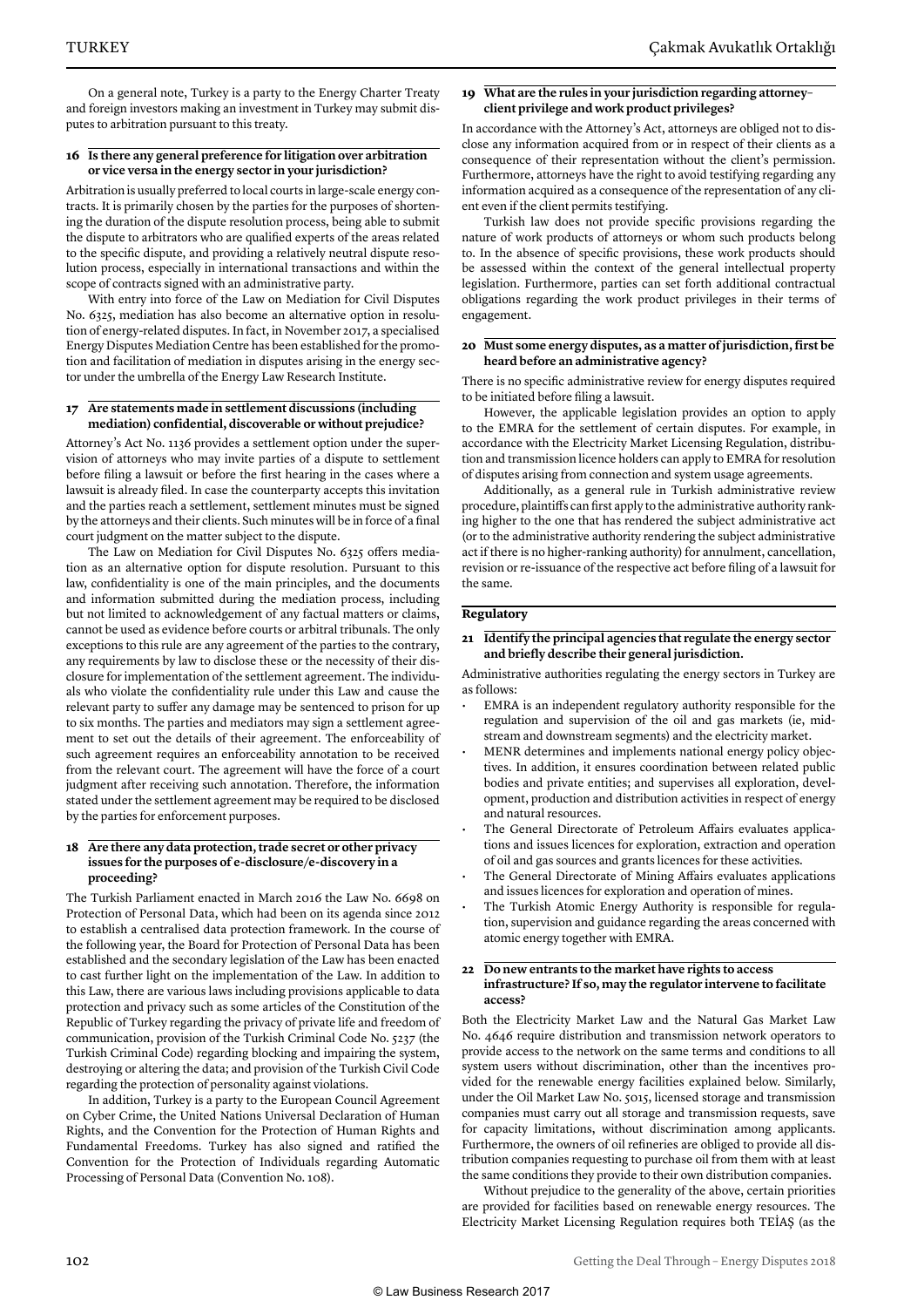#### **Update and trends**

#### **Priority for local energy resources**

The Minister of Energy and Natural Resources, Berat Albayrak has announced an energy strategy in 2016 where local energy resources will receive precedence in energy investments. Some of the significant reflections of this new strategy are listed below.

#### *Renewable Energy Resource Areas (RERA)*

RERA is an investment package comprising the construction and operation of a major-scale renewable power plant and a domestic component production plant; as well as conducting research and development activities. In 2017, the MENR has tendered the first two RERA projects, one wind power project and one solar power project, each with an installed capacity of 1,000MW.

#### *Local coal incentives*

The MENR aims to utilise the majority of local lignite and coal reserves for electrical energy production until 2023. The goal is to increase local coal's share in the country's electrical energy production portfolio until 2019. In this pursuit:

- a Council of Ministers Decree dated September 2016 introduced, with the exception of certain countries, an additional financial obligation for importers to pay at least US\$70 per ton of coal imported irrespective of the actual price.
- TETAŞ, the state-owned electricity wholesale company, had been empowered in 2016 to hold tenders for the procurement of electric power primarily from domestic coal-fired power plants in case of shortages in the electric power required to meet the supply obligations of TETAŞ. With an amendment made in December 2017, the amount of electricity to be purchased has been fixed with a formula for the next seven years (ie, until the end of 2024) and the scope of implementation of the purchase has been extended so as to cover power plants operating based on a mixture of domestic and imported coal.
- Berat Albayrak noted in late November 2017 that an incentive will be provided to the import-coal fired thermal power plants as of 2018 on the condition that they convert to local coal.

#### *Developments in nuclear energy*

Interest in nuclear energy in Turkey has increased recently, bringing along with it several nuclear power plant projects. The aim is to have Akkuyu nuclear power plant's first unit be operational until 2022. The development studies are ongoing for the Sinop nuclear power plant.

operator of the transmission network) and the distribution licence holders to give priority to those facilities generating electricity from renewable energy resources in terms of their connection to the transmission or distribution systems.

EMRA may intervene in the case of a breach of these requirements by TEİAŞ or distribution companies, and impose administrative fines and other sanctions to ensure fair access of all market players to the transmission and distribution networks.

#### **23 What is the mechanism for judicial review of decisions relating to the sector taken by administrative agencies and other public bodies? Are non-judicial procedures to challenge the decisions of the energy regulator available?**

Decisions and actions of all regulatory authorities can be challenged before administrative courts pursuant to Administrative Procedure Law No. 2577. Furthermore, pursuant to the Ombudsman Law No. 6328, claims regarding administrative decisions and actions can be submitted to the Ombudsman Authority for resolution as well. The decisions of the Ombudsman Authority are not binding on the administration or courts; however, in practice, the administration tends to comply with them, considering the fact that the courts are also likely to comply with them in the case of a cancellation lawsuit filed against the same administrative act.

As explained above, it is also possible for the plaintiff to apply first to the administrative authority that ranks higher than the one that has rendered the subject administrative decision (or to the administrative authority rendering the subject administrative decision itself if there is no higher rankling authority) for annulment, cancellation, revision or re-issuance of the respective decision before filing a lawsuit for the same.

The total installed capacity of these two power plants is expected to account for 10 per cent of the country's electricity supply by 2023. In addition, the field studies for a third nuclear power plant are ongoing.

#### **Transit natural gas pipeline projects**

Turkey is constructing its first transit natural gas pipeline projects with Azeri and the Russian government. Turkey, as an import-dependent country, places a great importance on these projects, with a view to increase and diversify its gas supplies:

- Trans-Anatolian Natural Gas Pipeline is expected to be operational by mid-2018, which will initially transport 16 billion cubic meters (bcm) of Azeri gas every year. Six bcm will be for Turkey's domestic consumption, while the rest will be delivered to Greece, Albania, Italy and further into Europe.
- Construction of the TurkStream gas pipeline was commenced on 7 May 2017. TurkStream will deliver 31.5 bcm of gas annually through the Black Sea to the Turkish Thrace coast. Half of this annual quantity will be consumed in Turkey and the other half will be exported to Europe. Construction of TurkStream is planned to be completed by 2020.

#### **Natural gas organised wholesale market**

On 31 March 2017, EMRA published the Natural Gas Organised Wholesale Market Regulation, which introduced establishment of a regulated spot market for natural gas trading. Currently, the market players trade pipeline gas by way of long-term supply agreements or spot trading where the parties conclude agreements by way of emails, or even by telephone. The market aims to complement such bilateral agreements between market participants. They will also be able to remedy their imbalances. The market is envisaged to be operational by 1 April 2018.

#### **Climate Change**

Turkey became a signatory to the Paris Agreement on 22 April 2016. However, it has not yet been ratified. Turkey is not subject to the emission reduction targets, while it is subject to common liabilities applicable to all contracting parties, such as the preparation of an intended national determined contributions (NDC). Turkey submitted its intended NDC on 30 September 2015. Under this, Turkey declared that it aims to reduce greenhouse gas emissions by 21 per cent by 2030, and increase its solar power capacity to 10,000MW; and wind power capacity to 16,000MW.

#### **24 What is the legal and regulatory position on hydraulic fracturing in your jurisdiction?**

The Petroleum Law No. 6491 and its Implementation Regulation permit certain unconventional research and exploration activities as part of the policy to benefit from all domestic resources. The hydraulic fracturing method, which is used for shale gas research activities, falls within the scope of these unconventional research and exploration activities.

The General Directorate of Petroleum Affairs issued more than 40 licences for exploration of shale gas.

The petroleum right holders who have the right to perform hydraulic fracturing must submit an additional form to the General Directorate of Petroleum Affairs. Such form must include all information regarding the results of the activity in terms of water, soil, air and other environmental pollution.

#### **25 Describe any statutory or regulatory protection for indigenous groups.**

Turkish law does not provide for a specific statutory or regulatory protection for indigenous groups; however, as explained in question 7, Turkish law permits individuals and legal entities to challenge all administrative acts, such as permits or licences of an energy project, if such administrative act violates the legitimate interests of such individual or legal entity. Such individuals and legal entities can also file compensation lawsuits against the relevant public authorities or private investors for the compensation of their damages arising from the relevant project.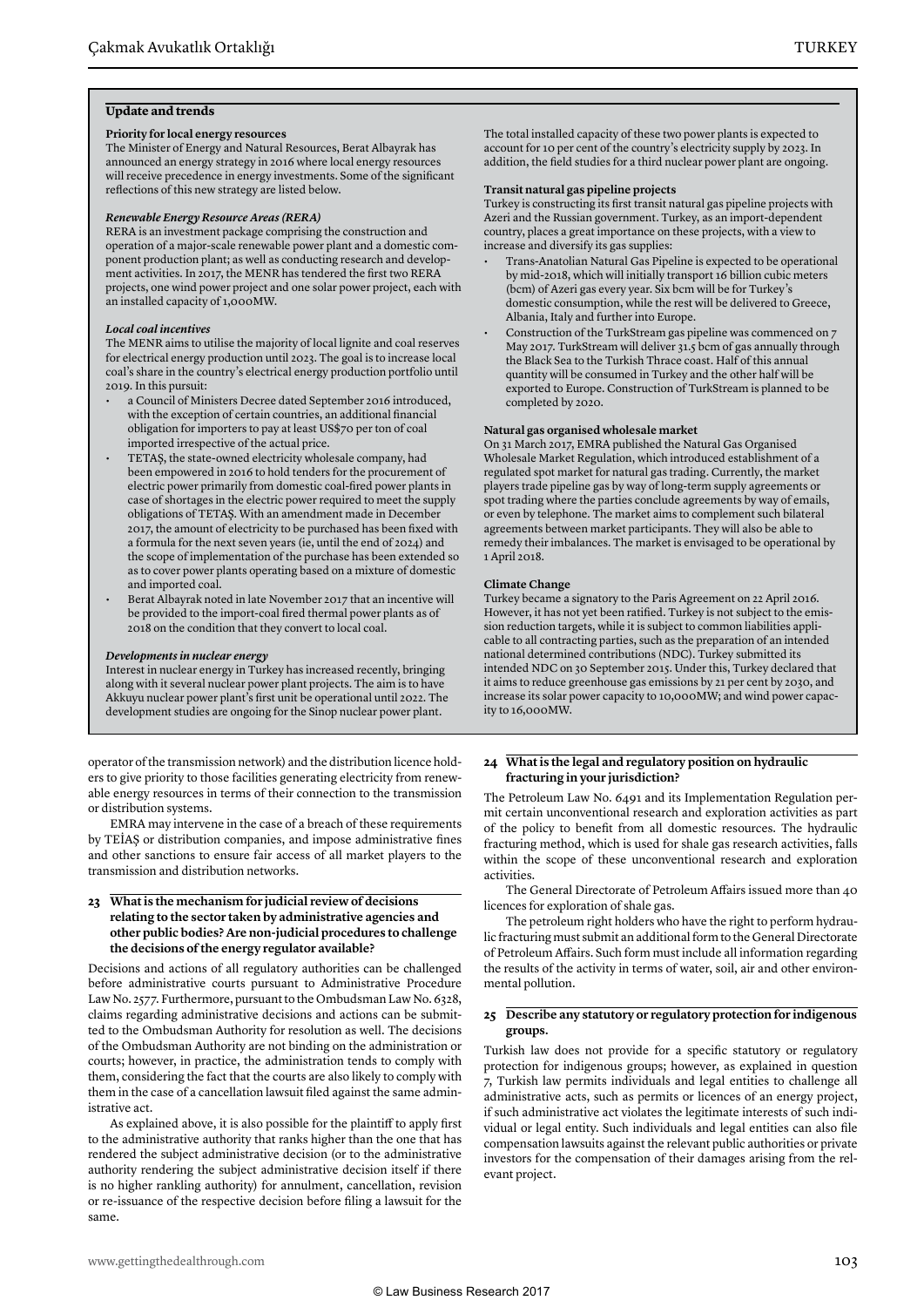#### **26 Describe any legal or regulatory barriers to entry for foreign companies looking to participate in energy development in your jurisdiction.**

Turkish Foreign Investments Law No. 4875 (the Foreign Investments Law) provides that foreign investors are to be granted no less favourable treatment than that accorded to local investors. In addition, the Foreign Investments Law reiterates the constitutional principle that expropriation and nationalisation is only permitted if required for the public good and only in return for adequate compensation. In order to provide additional comfort to foreign investors, the Foreign Investments Law ensures that recourse to local and international arbitration and alternative dispute resolution mechanisms would be available for foreign investors. Foreign investors making an investment in Turkey may submit disputes to arbitration pursuant to applicable bilateral investment treaties or the Energy Charter Treaty.

In respect of the scope of the provided coverage, the Foreign Investments Law provides a broad definition of foreign investment. Any contribution from outside of Turkey of funds in convertible currency, corporate securities (except foreign sovereign bonds), machinery and equipment, or industrial and intellectual property rights constitutes foreign investment. In addition, 'any rights generated in Turkey and relating to dividends, sales proceeds, receivables or other investment rights with monetary value, as well as assets with an economical value such as rights relating to exploration and extraction of natural resources' are included within the definition of foreign investment.

#### **27 What criminal, health and safety, and environmental liability do companies in the energy sector most commonly face, and what are the associated penalties?**

Pursuant to Environmental Law No. 2872 and the Turkish Civil Code, in case of environmental pollution, the polluter and the property owner shall be subject to certain administrative fines in addition to their obligation to take preventive measures and eventually clean up the pollution. Pursuant to the Turkish Criminal Code, a person who intentionally or negligently causes pollution of soil, water or air is either imprisoned or punished with a monetary penalty, or both. Occupational Health and Safety Law No. 6331 also sets forth certain responsibilities for the employers such as to appoint an occupational safety expert, workplace doctor and other health personnel from among their employees; and to make a risk assessment directly or have it made by others for its workplace to determine the precautions required for the maintenance of occupational health and safety and the protective equipment to be used for such purposes. Failure to comply with these requirements may result in administrative fines or the shutting down of the works.

A very common risk associated with the Turkish power sector, as in other major energy and infrastructure sector projects, is the risk of legal challenge against permits, licences and any other administrative actions related to their projects. Under Turkish law, any person (individual or legal entity) who has a legitimate actual interest in the cancellation of an administrative action is entitled to file a cancellation

lawsuit against such action before administrative courts. 'Legitimate actual interest' is interpreted widely by administrative courts, and therefore any third party (individuals, communities, environmental groups, non-profit governmental organisations or other third parties) whose interests have been claimed to be violated due to an administrative decision may request its cancellation before an administrative court. Licences (including electricity licences), environmental permits, land rights and expropriations, construction permits, etc, are among the administrative actions that may be subject to such cancellation lawsuits. Non-governmental organisations (eg, environmental groups) and professional associations (eg, chamber of architects, environmental engineers) have been quite active in recent years to challenge power projects based on environmental grounds or violation of planning rules.

#### **Other**

#### **28 Describe any actual or anticipated sovereign boundary disputes involving your jurisdiction that could affect the energy sector.**

We are not aware of any current sovereign boundary dispute involving Turkey that could affect the energy sector.

#### **29 Is your jurisdiction party to the Energy Charter Treaty or any other energy treaty?**

Turkey's involvement in international energy cooperation dates back to 1991, to the signature of the European Energy Charter, which was also intended to encourage cross-border energy cooperation. Turkey was among the participants of the Energy Charter Conference, and executed the Energy Charter Treaty on 17 December 1994, but did not ratify until 2001. After more than a decade, Turkey has finally ratified the trade-related provisions of the Energy Charter Treaty, providing cross-border conduct of energy markets by implementing the rules of the World Trade Organization, referred to as the Trade Amendment, with the Council of Ministers' decree published in the Official Gazette No. 30001 and dated 8 March 2017. Turkey has also joined the Energy Community, which aims to extend the European Union internal energy market to south-eastern Europe and beyond, with observer status in 2006.

#### **30 Describe any available measures for protecting investors in the energy industry in your jurisdiction.**

Turkey has signed and ratified the Convention on the Settlement of Investment Disputes between States and Nationals of Other States (ICSID), which permits investment disputes between a state and an investor to be submitted to the International Centre for Settlement of Investment Disputes in Washington, DC. Furthermore, Turkey has also signed bilateral investment treaties with more than 80 countries around the world, all of which allows the investors of such countries to submit their investment disputes to arbitration in various forums, such as ICSID and International Chamber of Commerce.

### Çakmak Avukatlık Ortaklığı Attorneys at Law

| <b>Mesut Çakmak</b><br>Ayşe Eda Biçer<br>Erdem Başgül | m.cakmak@cakmak.av.tr<br>e.bicer@cakmak.av.tr<br>e.basgul@cakmak.av.tr |  |
|-------------------------------------------------------|------------------------------------------------------------------------|--|
| Piyade Sokak                                          | Tel: +90 312 442 4680                                                  |  |
| Portakal Çiçeği Apt No: 18 C Blok Kat: 3              | Fax: +90 312 442 4690                                                  |  |
| 06550 Çankaya, Ankara                                 | www.cakmak.av.tr                                                       |  |
| Turkey                                                |                                                                        |  |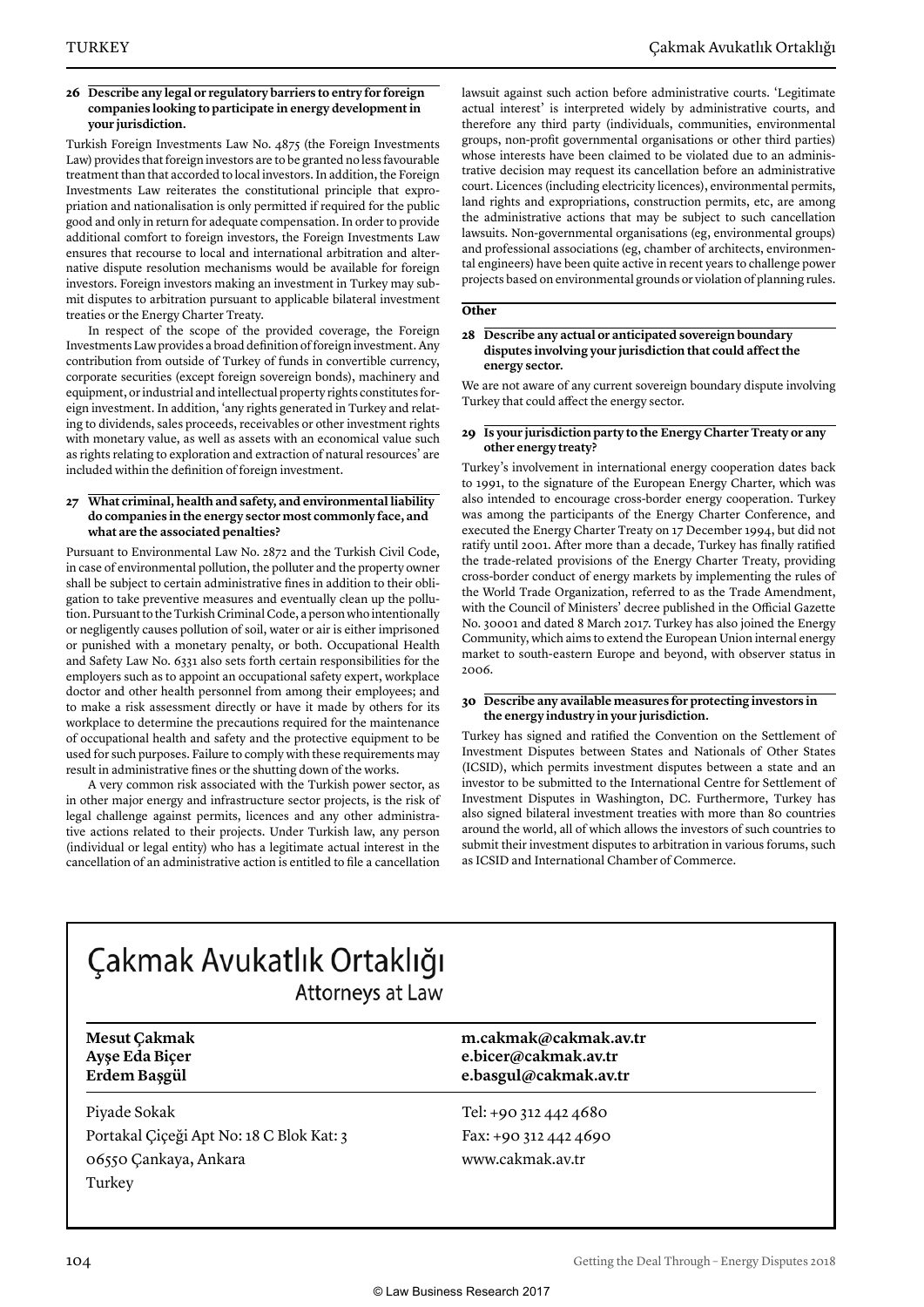#### **31 Describe any legal standards or best practices regarding cybersecurity relevant to the energy industry in your jurisdiction, including those related to the applicable standard of care.**

The Electricity Market Licence Regulation, the Natural Gas Market Licence Regulation and the Petroleum Market Licence Regulation require licence holders to operate their institutional information and industrial control systems in accordance with the ISO/IEC 27001 information security management system standards and obtain the relevant certifications from an institution accredited by the Turkish

Accreditation Agency. With regard to operations within the electricity market, this obligation covers the licence holders of generation, transmission, supply, market operation and distribution services. While in the natural gas market, transmission and distribution licence holders must hold such certificate; this requirement only applies to refinery licence holders in the petroleum market. Further to the above, in respect of the electricity market, EMRA published two pieces of legislation in July 2017 regarding information systems in energy sector for ensuring the continuity of the information system by way of the supervision of industrial control systems, as well as management and reduction of risks concerning information systems in the energy sector.